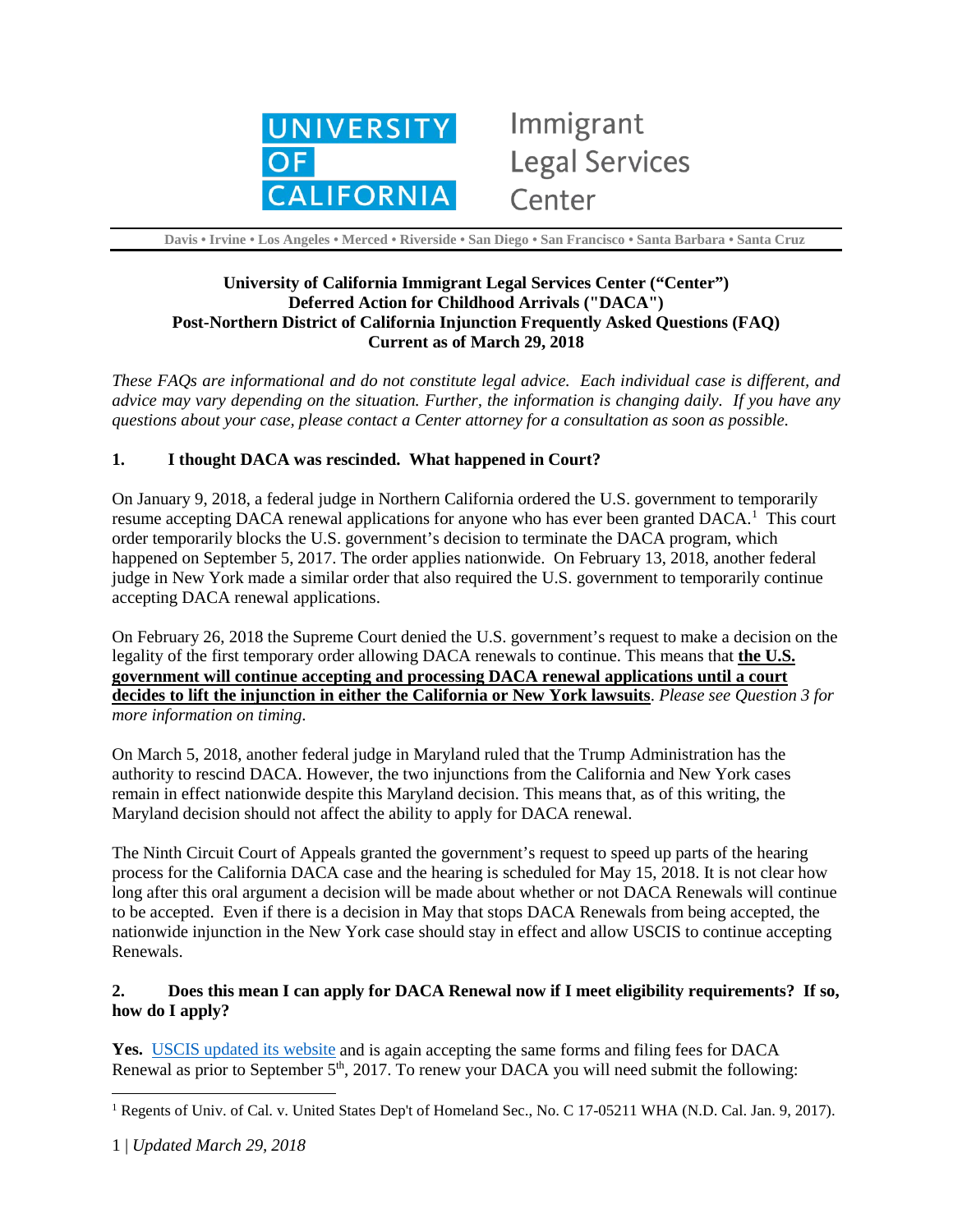- [Form I-821D](https://www.uscis.gov/system/files_force/files/form/i-821d.pdf?download=1)
- **[Form I-765](https://www.uscis.gov/system/files_force/files/form/i-765.pdf?download=1)**
- [Form I-765WS](https://www.uscis.gov/system/files_force/files/form/i-765ws.pdf?download=1)
- A front and back copy your current Employment Authorization Document (EAD)
- Check or money order for \$495 made to "U.S. Department of Homeland Security"<sup>[2](#page-1-0)</sup>
- 2 passport-style photos
- Any other documents as required by the instructions associated with each form.

#### **3. When should I renew my DACA considering what is going on in the courts?**

**You can still submit your request to renew your DACA until the courts decide otherwise, so long as you remain eligible for DACA**. There is no way for us to know for sure how much time you have left to file your request to renew your DACA. Because the DACA cases will now go through the normal appeals process instead of being reviewed by the Supreme Court, there may not be another decision affecting DACA Renewals for several months (possibly even a year).

We still recommend that you file your renewal request at least 120 days (about 4 months) before your DACA expires. You do not have to wait until 150 days (5 months) before your DACA expiration date to submit your request to renew DACA. Regardless of when your DACA expires, USCIS will process your renewal request. However, you may not want to file your renewal request now if your DACA will not expire for a very long time. Below are some factors to consider if your DACA expiration date is beyond 150 days. We recommend that you talk this through with a Center attorney:

*Pros*:

- If you get your application in before any further movement in courts that terminates the option to renew, there is a higher chance that your renewal request will be processed.
- If USCIS approves your renewal request, you will have your DACA and EAD (work permit) at least beyond 2019 and into 2020 rather than them expiring later this year or in 2019.

*Cons*:

- If USCIS rejects your application for being filed too early, then you may lose your \$495 filing fee. However, we have not seen this happen since the January  $9<sup>th</sup>$  injunction, even for DACA renewals where the expiration dates are early 2019.
- If USCIS processes your renewal request normally, then your new EAD will begin its 2-year period from the approval date. This means that your new EAD may not allow you to work with authorization for a full 2 years after your current EAD expires:
	- o *Example: Your DACA/EAD expires in January 2019. You decide to submit your renewal request this month (March 2018). Your case is very simple and it only takes USCIS a month to approve your request. Your new DACA/EAD will be valid from April 2018 to April 2020, not January 2019 to January 2021.*

# **4. Can I apply for DACA now if I have never applied before?**

**No.** In its newly posted guidance, USCIS has stated that it will not accept initial DACA application from potential first-time applicants.[3](#page-1-1)

 $\overline{a}$ 

<span id="page-1-0"></span><sup>2</sup> *See* [https://www.uscis.gov/forms/our-fees.](https://www.uscis.gov/forms/our-fees) Note that the total DACA filing fees are \$495: \$410 for Form I-765 and \$85 for the Biometric Services fee.

<span id="page-1-1"></span><sup>3</sup> *See* [https://www.uscis.gov/humanitarian/deferred-action-childhood-arrivals-response-january-2018-preliminary](https://www.uscis.gov/humanitarian/deferred-action-childhood-arrivals-response-january-2018-preliminary-injunction)[injunction.](https://www.uscis.gov/humanitarian/deferred-action-childhood-arrivals-response-january-2018-preliminary-injunction)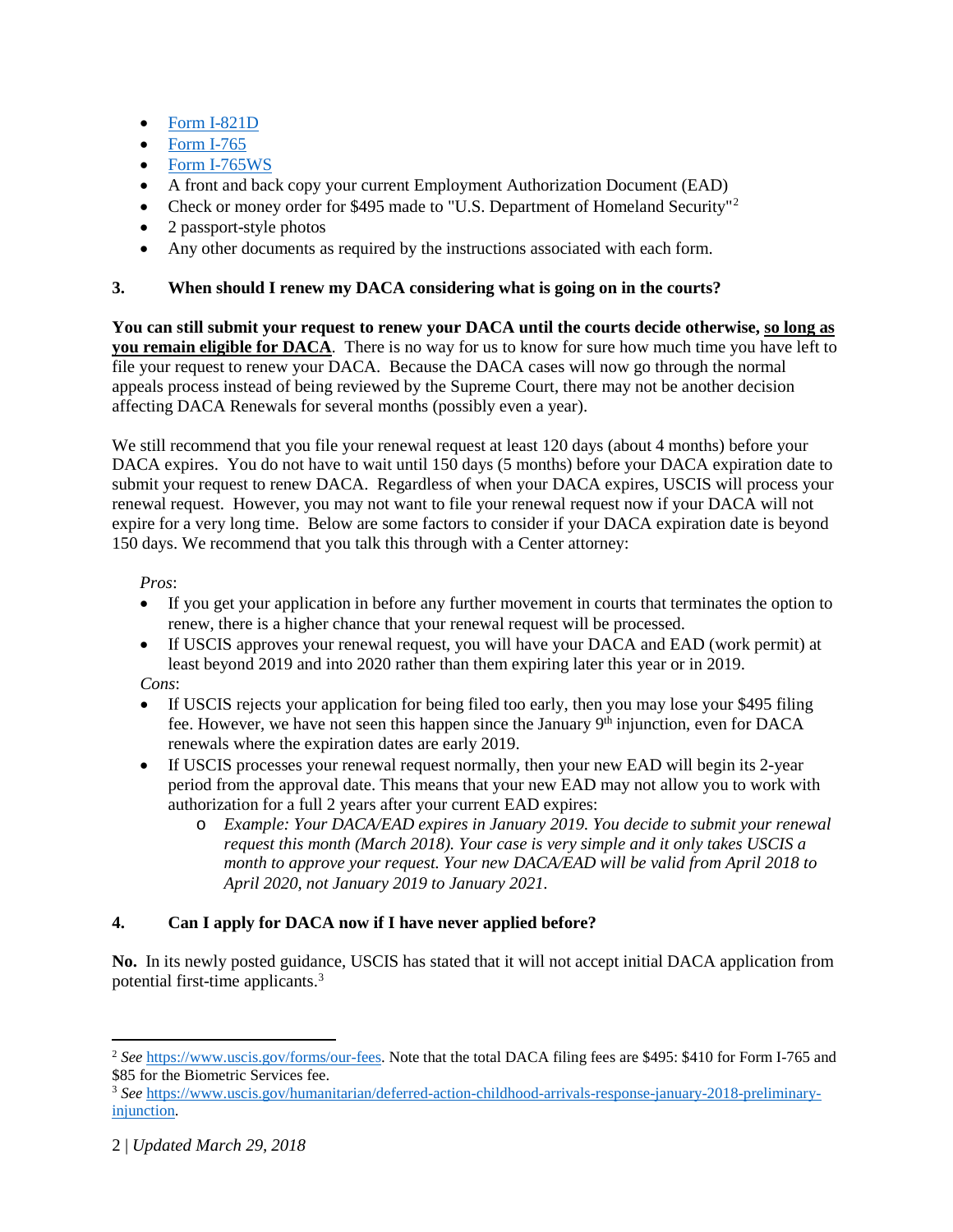# **5. Can I apply for DACA now if it has been more than one year since my last DACA expired?**

**Yes**. If you have received DACA before but it expired *before* September 5, 2016 and you did not renew, then you may renew your expired DACA by filing an initial DACA application with supporting documents that establish you are eligible for DACA. Please consult with a Center attorney for support with your DACA application.

If your DACA expired *on or after* September 5, 2016 but you did not renew, then you may renew your expired DACA by filing a renewal DACA application (please see Question 2).

# **6. Have the DACA eligibility requirements as ordered by the Court changed in any way?**

**No.** Based on the Court's Order, the eligibility requirements for DACA have not changed. However, that does not mean that it is safe for everyone to renew their DACA. The circumstances listed in the bullet points below could trigger enforcement action - it is very important to consult with an attorney if any of the following applies to you:

- You have had any contact with police or the courts, including arrests, convictions, or any other criminal issues;
- You have had any contact with immigration authorities, including detention, deportation, or removal from the United States; or
- You have moved and changed your address since your last DACA application.

# **7. Can I apply for Advance Parole?**

**No.** In its newly posted guidance, USCIS states that it will not accept or approve requests for Advance Parole. If you apply for Advance Parole now, your application will be rejected and you may lose your filing fee. $4$ 

# **8. Can I get help with filing for my DACA Renewal?**

Yes! Please contact your campus attorney to get help.

#### **9. I am a current DACA recipient. What will happen to the information I provided on my DACA application(s)?**

Even though the original DACA program promised that information would not be shared with ICE, we do not know if the new administration will maintain that promise.

# **CONTACT WITH IMMIGRATION ENFORCEMENT**

# **10. What is important to know when considering travel within the U.S.?**

While flying, you could be asked by airport security to provide proof of your immigration status. Airports are "ports of entry" into the U.S. – there are Customs and Border Protection (CBP) officers at airports, and constitutional protections are limited at ports of entry. U.S. domestic flight security is governed by the Transportation Safety Administration ("TSA"), which is part of the Department of Homeland

 $\overline{\phantom{a}}$ 

<span id="page-2-0"></span><sup>4</sup> *See* [https://www.uscis.gov/humanitarian/deferred-action-childhood-arrivals-response-january-2018-preliminary](https://www.uscis.gov/humanitarian/deferred-action-childhood-arrivals-response-january-2018-preliminary-injunction)[injunction.](https://www.uscis.gov/humanitarian/deferred-action-childhood-arrivals-response-january-2018-preliminary-injunction)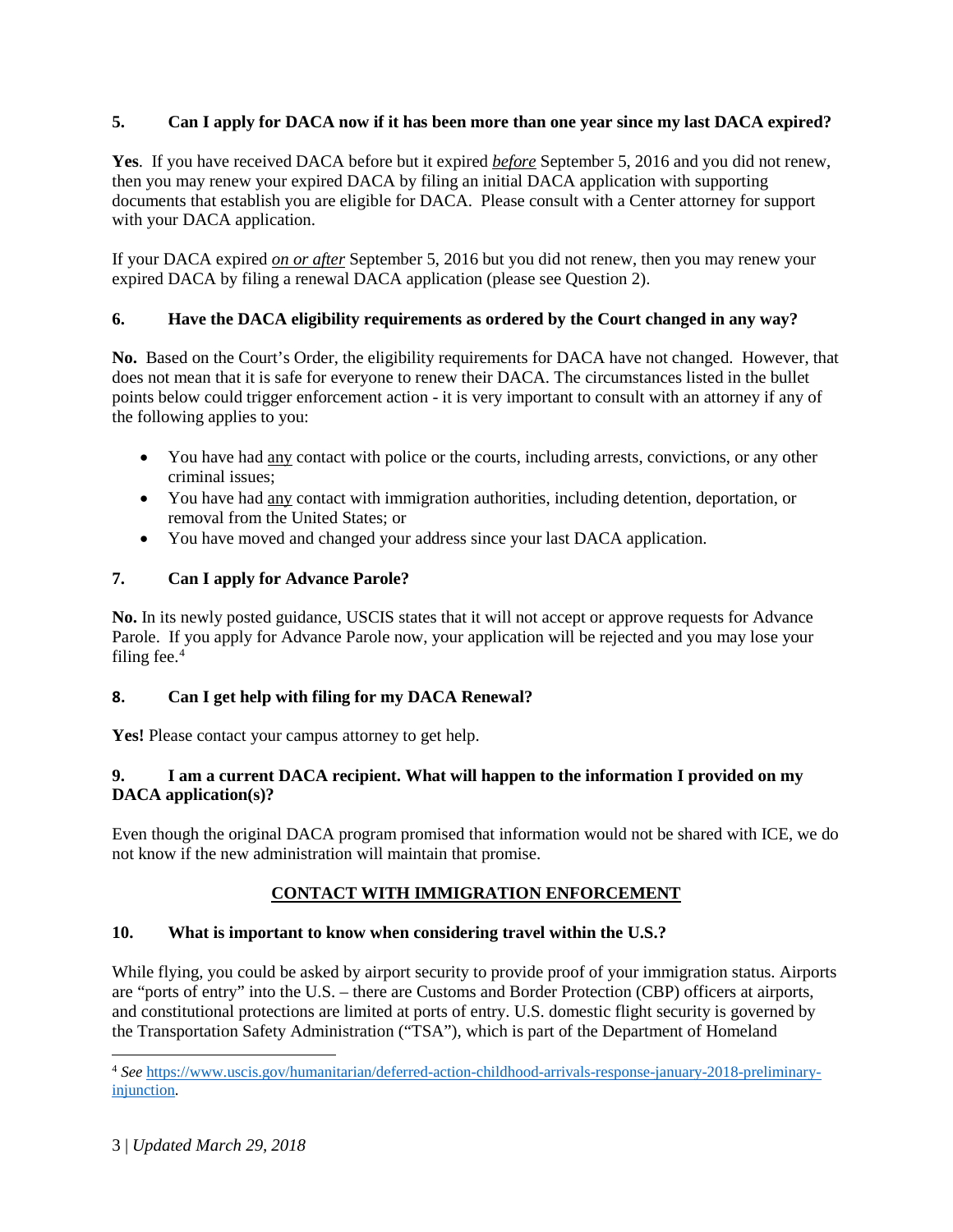Security. If you are traveling by air or land within 100 miles of any U.S. border, CBP officers have certain additional powers and can operate immigration checkpoints. Please see the American Civil Liberties Union's (ACLU) [fact sheet](https://www.aclu.org/other/constitution-100-mile-border-zone?redirect=constitution-100-mile-border-zone) on risks present within the "100-mile border zone."[5](#page-3-0)

If you currently have DACA and it has not expired, you should be able to travel within the U.S. via plane or other forms of transportation using a current, valid California state ID card, driver's license or your EAD card. You may be asked questions about your immigration status if you use a document that shows your country of citizenship (such as a non-U.S. passport or EAD card). Please note that an AB 60 license is **not** accepted as identification for federal purposes, including as identification for air travel.<sup>[6](#page-3-1)</sup>

# **11. What can I do if I come in contact with ICE?**

The U.S. Constitution guarantees rights to all people in the U.S., regardless of citizenship status, which includes the right to be free from unlawful searches and seizures. In practical terms, that means that during a police or immigration officer encounter:

- You have the right to remain silent;
- You should stay calm and be polite;
- You should not lie about your citizenship status or provide false documents;
- You do not have to sign anything (if you sign, you may be giving up your opportunity to stay in the U.S.);
- If immigration comes to your home, you do not have to open your door unless an officer has certain kinds of warrants - you should ask the officer to slip the warrant under the door or hold it up to a window so you can inspect it;
- If you are taken into immigration custody, you have the right to a lawyer (however, please note that the government does not have to provide one for you); and
- Additionally, if you are in immigration custody, you have the right to contact your consulate.

You can carry the UC Know Your Rights card and/or the Immigrant Legal Resource Center's "red card" with you to read your rights in case of contact with ICE.<sup>[7](#page-3-2)</sup> To read more about your rights, please see the National Immigration Law Center's resources. [8](#page-3-3)

# **12. What can I do to keep my family safe?**

You can help them develop a safety plan, as well as inform them of their rights. Please see the Immigrant Legal Resource Center's family preparedness plan.<sup>[9](#page-3-4)</sup>

# **How to Contact the UC Immigrant Legal Services Center:**

E-Mail: [ucimm@law.ucdavis.edu](mailto:ucimm@law.ucdavis.edu) Office Phone: 530.752.7996 Website:<http://law.ucdavis.edu/ucimm> *\*You may also contact the attorney assigned to your campus if you have his or her information.* 

 $\overline{a}$ 

<span id="page-3-0"></span><sup>5</sup> *Available at* [https://www.aclu.org/other/constitution-100-mile-border-zone?redirect=constitution-100-mile-border-](https://www.aclu.org/other/constitution-100-mile-border-zone?redirect=constitution-100-mile-border-zone)

<span id="page-3-1"></span>[zone.](https://www.aclu.org/other/constitution-100-mile-border-zone?redirect=constitution-100-mile-border-zone)<br><sup>6</sup> See <u>[https://www.ilrc.org/sites/default/files/resources/ab\\_60\\_4\\_27\\_15.pdf.](https://www.ilrc.org/sites/default/files/resources/ab_60_4_27_15.pdf) 7 *Available at* <https://www.ilrc.org/red-cards> (available in English and Spanish).</u>

<span id="page-3-2"></span><sup>8</sup> *Available at* [https://www.nilc.org/issues/immigration-enforcement/everyone-has-certain-basic-rights/.](https://www.nilc.org/issues/immigration-enforcement/everyone-has-certain-basic-rights/) For multi-

<span id="page-3-3"></span>lingual Know Your Rights materials please see: [http://www.immdefense.org/ice-home-and-community-arrests/.](http://www.immdefense.org/ice-home-and-community-arrests/)

<span id="page-3-4"></span><sup>9</sup> *Available at* [https://www.ilrc.org/family-preparedness-plan.](https://www.ilrc.org/family-preparedness-plan)